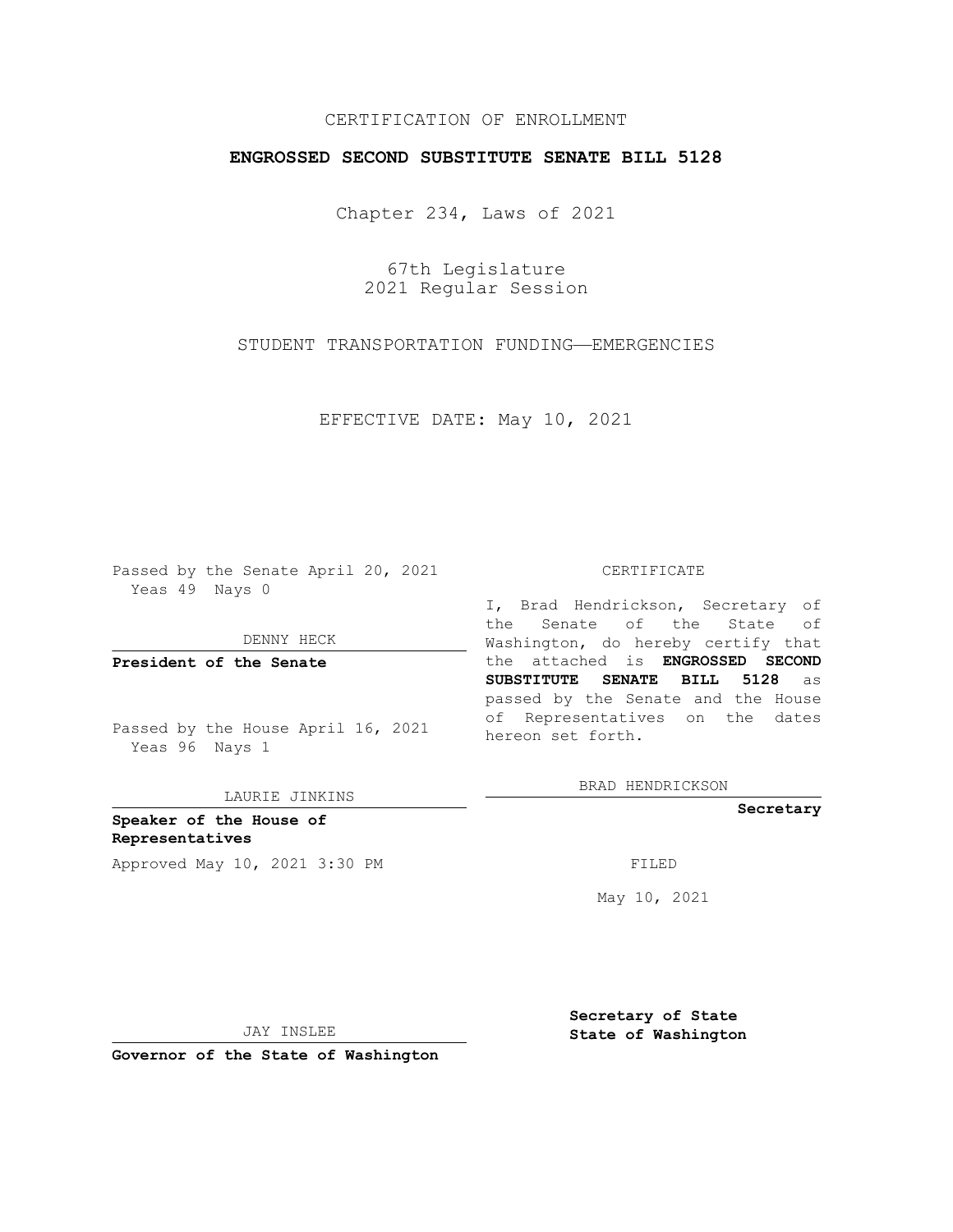### **ENGROSSED SECOND SUBSTITUTE SENATE BILL 5128**

AS AMENDED BY THE HOUSE

Passed Legislature - 2021 Regular Session

# **State of Washington 67th Legislature 2021 Regular Session**

**By** Senate Ways & Means (originally sponsored by Senators Wellman, Wilson, C., Conway, Dhingra, Hunt, Keiser, Lovelett, Nguyen, and Saldaña)

READ FIRST TIME 02/12/21.

 AN ACT Relating to student transportation funding during a local, state, or national emergency; amending RCW 28A.160.170; adding a new section to chapter 28A.160 RCW; adding a new section to chapter 28A.710 RCW; adding a new section to chapter 28A.715 RCW; creating a 5 new section; and declaring an emergency.

BE IT ENACTED BY THE LEGISLATURE OF THE STATE OF WASHINGTON:

 NEW SECTION. **Sec. 1.** The legislature recognizes that the COVID-19 pandemic has significantly changed the delivery of education across the state, as school districts transition to remote learning environments to protect the health of students and staff. The legislature also recognizes that the role of transportation services has evolved alongside remote learning programs to help students equitably access the instructional program of basic education. As permitted by emergency proclamation, many school districts have adapted to remote learning by transporting meals, learning materials, and technology supports directly to students' homes or neighborhoods. Other school districts have used transportation resources to bring students to learning centers or other agencies where support services are provided.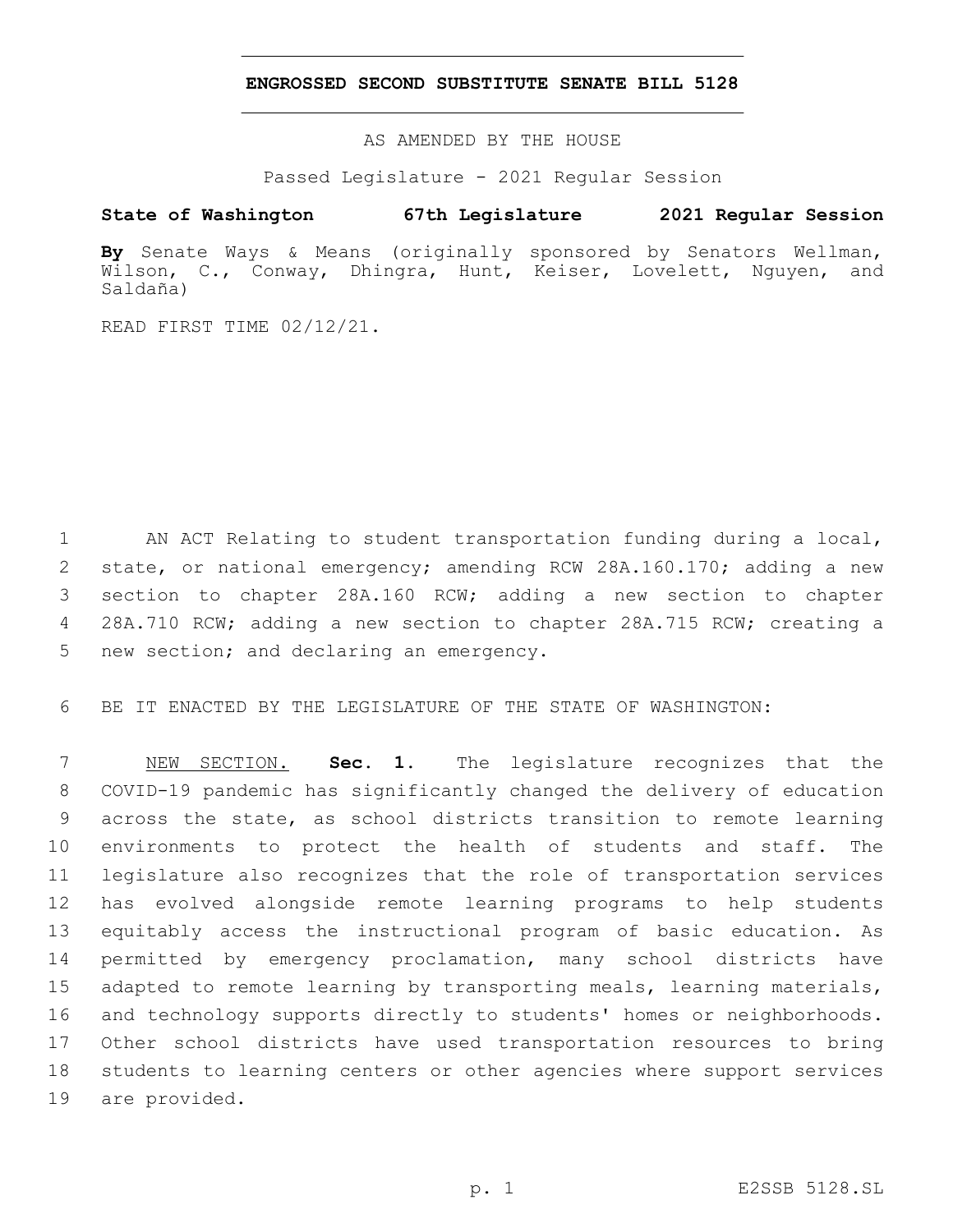This flexibility has allowed school districts to creatively use the resources at their disposal to equitably address the needs of 3 students during an ongoing emergency.

 With this act, the legislature intends to preserve this principle of flexibility for qualifying transportation services during a future local, state, or national emergency.6

 NEW SECTION. **Sec. 2.** A new section is added to chapter 28A.160 8 RCW to read as follows:

 (1) If a school or school district is providing full remote or partial remote instruction under the authority of RCW 28A.150.290 due to a local, state, or national emergency that causes a substantial disruption to full in-person instruction then, in addition to the transportation services allowed under this chapter, the district may use student transportation allocations to provide the following expanded services to students, regardless of whether those students would qualify as eligible students under RCW 28A.160.160:

 (a) Delivery of educational services necessary to provide students with the opportunity to equitably access educational services during the period of remote instruction. Delivery of educational services include the transportation of materials, hardware, and other supports that assist students in accessing remote instruction, internet connectivity, or the curriculum;

(b) Delivery of meals to students; and

 (c) Providing for the transportation of students to and from learning centers or other public or private agencies where educational and support services are being provided to students during the period of remote instruction. "Providing for" includes the provision of payments to allow students to use public transit to 29 access the educational and support services.

 (2) Nothing in this section is intended to limit a district's ability to use transportation allocations to pay for fixed transportation costs, such as school bus maintenance and basic administrative, regulatory, safety, or operational expenses.

 (3) If a district provides expanded services under subsection (1) of this section, the district must track by a separate accounting code the expenditures incurred by the district in providing such services. This data must be included in the report required under RCW 28A.160.170(2).38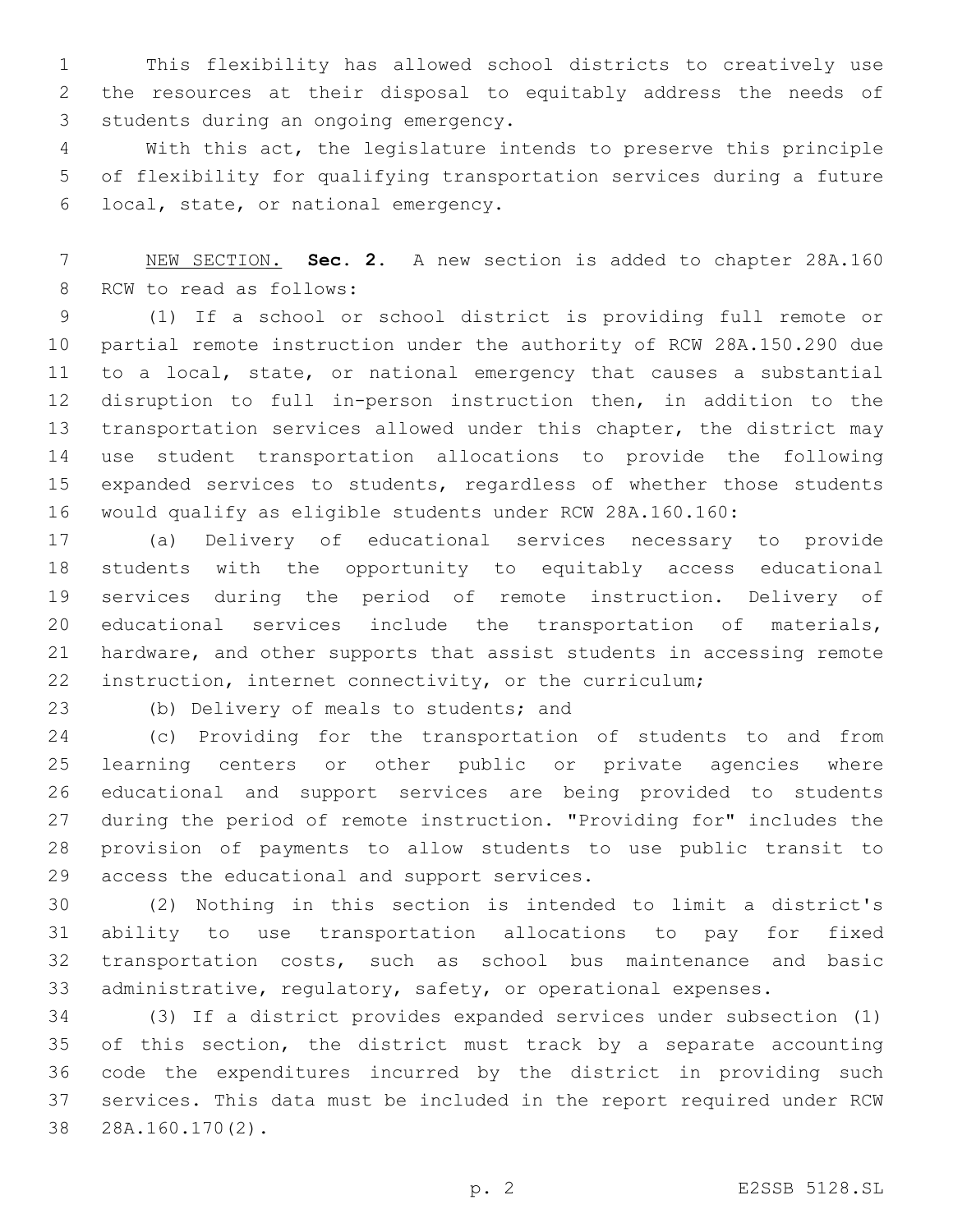**Sec. 3.** RCW 28A.160.170 and 2009 c 548 s 306 are each amended to 2 read as follows:

 Each district shall submit three times each year to the superintendent of public instruction during October, February, and May of each year a report containing the following:

 (1)(a) The number of eligible students transported to and from school as provided for in RCW 28A.160.150, along with identification of stop locations and school locations, and (b) the number of miles driven for pupil transportation services as authorized in RCW 10 28A.160.150 the previous school year; and

 (2) Other operational data and descriptions as required by the superintendent to determine allocation requirements for each district. The superintendent shall require that districts separate the costs of operating the program for the transportation of eligible students to and from school as defined by RCW 28A.160.160(3) 16 ((from)), non-to-and-from-school pupil transportation costs, and costs to provide expanded services under section 2(1) of this act in the annual financial statement. The cost, quantity, and type of all fuel purchased by school districts for use in to-and-from-school transportation shall be included in the annual financial statement.

 Each district shall submit the information required in this section on a timely basis as a condition of the continuing receipt of 23 school transportation moneys.

 NEW SECTION. **Sec. 4.** A new section is added to chapter 28A.710 25 RCW to read as follows:

 Section 2 of this act governs school operation and management under RCW 28A.710.040 and applies to charter schools established 28 under this chapter.

 NEW SECTION. **Sec. 5.** A new section is added to chapter 28A.715 30 RCW to read as follows:

 Section 2 of this act governs school operation and management under RCW 28A.715.020 and applies to state-tribal compact schools 33 established under this chapter.

 NEW SECTION. **Sec. 6.** This act is necessary for the immediate 35 preservation of the public peace, health, or safety, or support of the state government and its existing public institutions, and takes effect immediately.